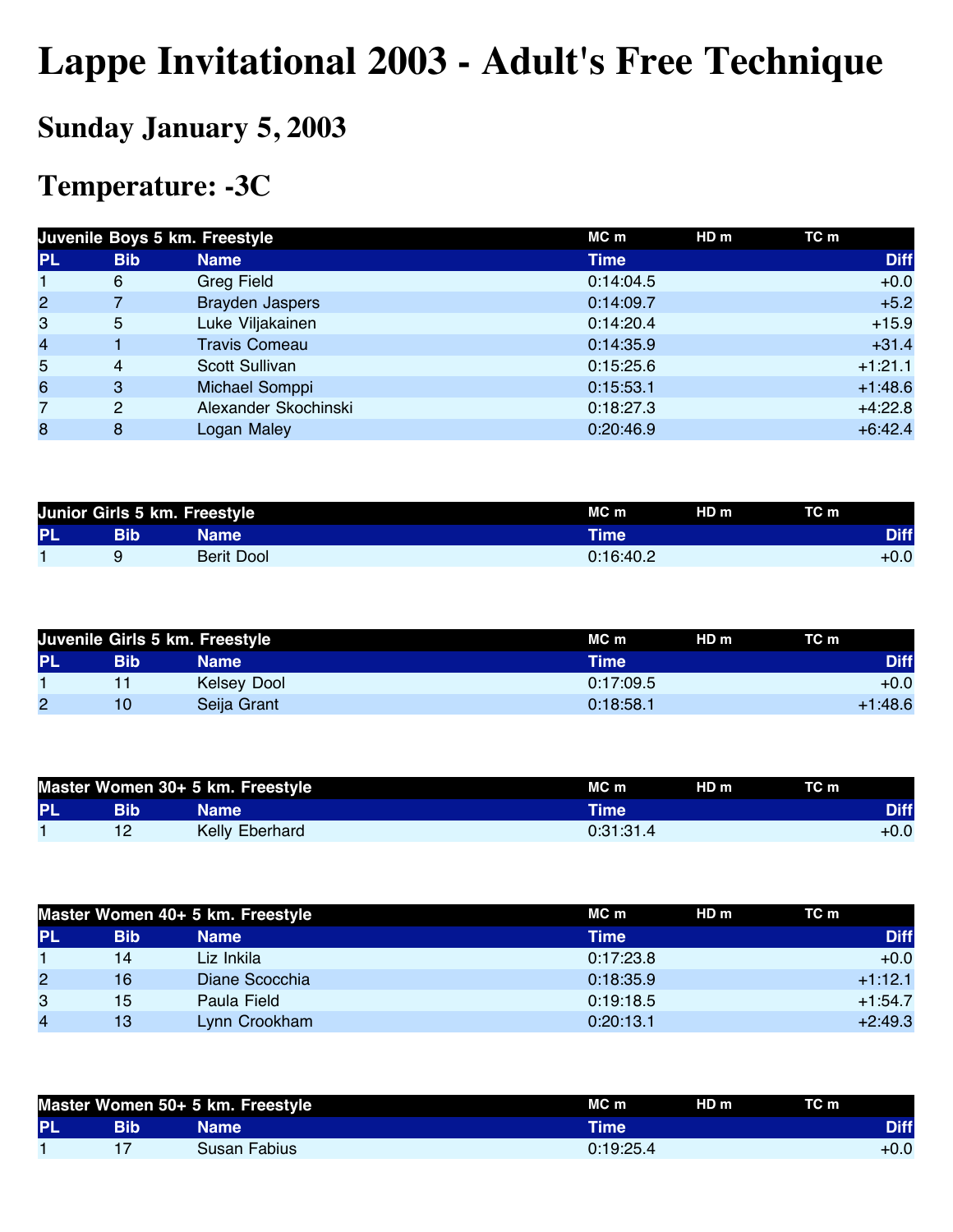|                |            | Senior Men 15 km. Freestyle |           |            |                 |            | MC m      | HD <sub>m</sub> | TC m      |             |
|----------------|------------|-----------------------------|-----------|------------|-----------------|------------|-----------|-----------------|-----------|-------------|
| <b>PL</b>      | <b>Bib</b> | <b>Name</b>                 | Lap1      | <b>Rnk</b> | Lap2            | <b>Rnk</b> | Lap3      | <b>Rnk</b>      | Time      | <b>Diff</b> |
| $\mathbf 1$    | 18         | Riku Metsaranta             | 0:12:57.6 | (4)        | 0:13:08.4       | (1)        | 0:13:21.3 | (1)             | 0:39:27.3 | $+0.0$      |
| $\mathbf{2}$   | 21         | <b>Bernie Lacourciere</b>   | 0:12:55.1 | (3)        | 0:13:19.1       | (2)        | 0:13:34.1 | (3)             | 0:39:48.3 | $+21.0$     |
| 3              | 24         | Jeffrey Cameron             | 0:12:49.2 | (2)        | 0:13:31.7       | (4)        | 0:13:30.4 | (2)             | 0:39:51.3 | $+24.0$     |
| $\overline{4}$ | 19         | <b>Timo Puiras</b>          | 0:12:44.2 | (1)        | 0:13:36.1       | (5)        | 0:13:56.2 | (5)             | 0:40:16.5 | $+49.2$     |
| 5              | 23         | <b>Werner Schwar</b>        | 0:13:25.5 | (5)        | $0:13:30.8$ (3) |            | 0:13:41.8 | (4)             | 0:40:38.1 | $+1:10.8$   |
| 6              | 22         | <b>Jeff Moustgard</b>       | 0:14:07.2 | (6)        | $0:14:17.2$ (6) |            | 0:14:33.1 | (6)             | 0:42:57.5 | $+3:30.2$   |
| $7^{\circ}$    | 20         | Michael Hay                 | 0:14:47.7 | (7)        | $0:14:47.4$ (7) |            | 0:15:18.8 | (7)             | 0:44:53.9 | $+5:26.6$   |

|             | Junior Men 15 km. Freestyle |                 |  | MC m                                            | HD m | TC m        |             |
|-------------|-----------------------------|-----------------|--|-------------------------------------------------|------|-------------|-------------|
|             | PL Bib Name                 |                 |  | Lap1 Rnk Lap2 Rnk Lap3 Rnk                      |      | <b>Time</b> | <b>Diff</b> |
| $\mathbf 1$ | 25 Sean Crooks              |                 |  | $0:12:17.4$ (1) $0:13:12.9$ (1) $0:13:15.6$ (1) |      | 0:38:45.9   | $+0.0$      |
|             | 2 26 Rob Mettam             | $0:16:04.9$ (2) |  | $0.16.49.8$ (2) $0.16.46.4$ (2)                 |      | 0:49:41.1   | $+10:55.2$  |

|        |    | Junior Boys 10 km. Freestyle |           |            | MC m        |            | HD m        | TC m        |
|--------|----|------------------------------|-----------|------------|-------------|------------|-------------|-------------|
| PL Bib |    | <b>Name</b>                  | Lap1,     | <b>Rnk</b> | <b>Lap2</b> | <b>Rnk</b> | <b>Time</b> | <b>Diff</b> |
|        | 28 | <b>Chris Butler</b>          | 0:13:16.9 | (1)        | 0:13:48.1   | (1)        | 0:27:05.0   | $+0.0$      |
|        |    | Matt Schoales                | 0:14:58.6 | (2)        | 0:15:41.8   | (2)        | 0:30:40.4   | $+3:35.4$   |

|  | Master Men 30+ 10 km. Freestyle |       |            | $MC$ m   |        | HD m        | TC m |      |
|--|---------------------------------|-------|------------|----------|--------|-------------|------|------|
|  | <b>PL Bib Name</b>              | Lap1. | <b>Rnk</b> | □ Lap2 □ | ⊟ Rnk∶ | <b>Time</b> |      | Diff |

|                         |            | Master Men 40+ 10 km. Freestyle |           |            | MC m      |            | HD m      | TC m        |
|-------------------------|------------|---------------------------------|-----------|------------|-----------|------------|-----------|-------------|
| <b>PL</b>               | <b>Bib</b> | <b>Name</b>                     | Lap1      | <b>Rnk</b> | Lap2      | <b>Rnk</b> | Time      | <b>Diff</b> |
| $\blacksquare$          | 35         | Paul Inkila                     | 0:14:18.1 | (1)        | 0:14:44.5 | (1)        | 0:29:02.6 | $+0.0$      |
| $\overline{2}$          | 33         | <b>Mark Thomas</b>              | 0:14:58.6 | (2)        | 0:15:19.6 | (2)        | 0:30:18.2 | $+1:15.6$   |
| 3                       | 29         | Henry Panizza                   | 0:15:51.4 | (3)        | 0:16:13.2 | (3)        | 0:32:04.6 | $+3:02.0$   |
| $\overline{\mathbf{4}}$ | 31         | Peter Watson                    | 0:15:54.1 | (4)        | 0:16:48.9 | (4)        | 0:32:43.0 | $+3:40.4$   |
| 5                       | 34         | <b>Brian Trendiak</b>           | 0:16:51.7 | (5)        | 0:17:32.3 | (5)        | 0:34:24.0 | $+5:21.4$   |
| 6                       | 36         | <b>Randy Berg</b>               | 0:17:07.2 | (6)        | 0:17:44.1 | (6)        | 0:34:51.3 | $+5:48.7$   |
| $\overline{7}$          | 30         | <b>Bill Day</b>                 | 0:19:53.7 | (7)        | 0:21:57.1 | (7)        | 0:41:50.8 | $+12:48.2$  |
| 8                       | 32         | Don Skochinski                  | 0:21:04.8 | (8)        | 0:22:14.6 | (8)        | 0:43:19.4 | $+14:16.8$  |

| Master Men 50+ 10 km. Freestyle |            |                   |           |            | MC m      |            | HD <sub>m</sub> | TC m        |
|---------------------------------|------------|-------------------|-----------|------------|-----------|------------|-----------------|-------------|
| <b>PL</b>                       | <b>Bib</b> | <b>Name</b>       | Lap1      | <b>Rnk</b> | Lap2      | <b>Rnk</b> | Time            | <b>Diff</b> |
|                                 | 51         | Al Comeau         | 0:15:34.9 | (1)        | 0:15:47.3 | (1)        | 0:31:22.2       | $+0.0$      |
| $\mathbf{2}^{\prime}$           | 38         | <b>Bill Boyce</b> | 0:16:16.8 | (2)        | 0:16:43.6 | (2)        | 0:33:00.4       | $+1:38.2$   |
| $\mathbf{3}$                    | 37         | Jim Cameron       | 0:18:39.8 | (3)        | 0:18:59.3 | (3)        | 0:37:39.1       | $+6:16.9$   |
| $\overline{4}$                  | 39         | lain Mettam       | 0:21:26.4 | (4)        | 0:22:28.6 | (4)        | 0:43:55.0       | $+12:32.8$  |